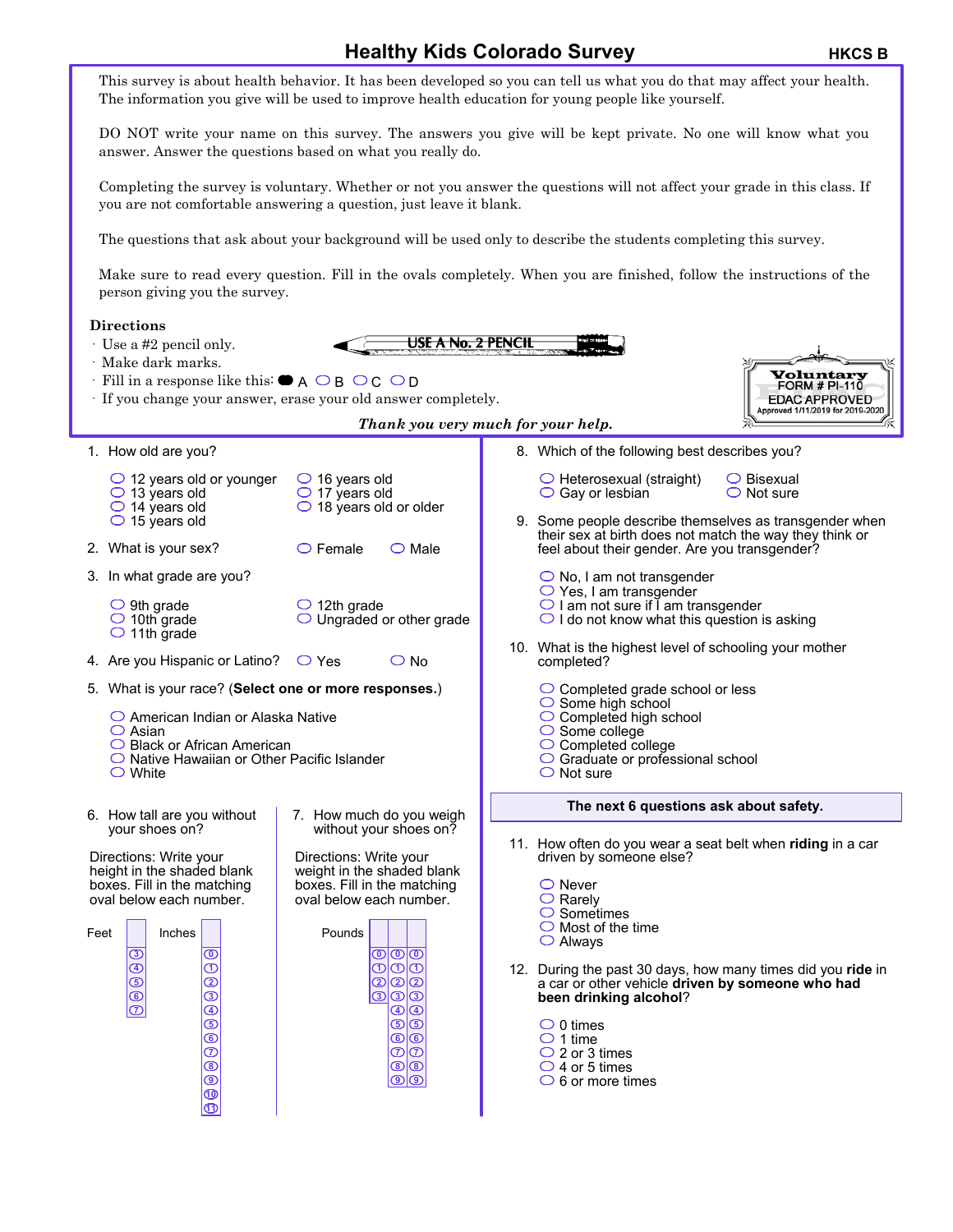| alcohol?                                                                                                                                                       | 13. During the past 30 days, how many times did you drive<br>a car or other vehicle when you had been drinking                                                                | 22. Have you ever touched, grabbed, or pinched someone in<br>a sexual way when they did not want you to? |                                                                                                                                                                  |                                                                                                                                                                                                                                                       |  |  |  |  |  |  |
|----------------------------------------------------------------------------------------------------------------------------------------------------------------|-------------------------------------------------------------------------------------------------------------------------------------------------------------------------------|----------------------------------------------------------------------------------------------------------|------------------------------------------------------------------------------------------------------------------------------------------------------------------|-------------------------------------------------------------------------------------------------------------------------------------------------------------------------------------------------------------------------------------------------------|--|--|--|--|--|--|
| $\bigcirc$ I did not drive a car or other vehicle during the<br>past 30 days                                                                                   |                                                                                                                                                                               |                                                                                                          | $\bigcirc$ Yes                                                                                                                                                   | $\bigcirc$ No                                                                                                                                                                                                                                         |  |  |  |  |  |  |
| $\bigcirc$ 0 times<br>$\bigcirc$ 1 time<br>$\bigcirc$ 2 or 3 times                                                                                             | $\bigcirc$ 4 or 5 times<br>$\bigcirc$ 6 or more times                                                                                                                         |                                                                                                          |                                                                                                                                                                  | The next 4 questions ask about bullying. Bullying is when 1<br>or more students tease, threaten, spread rumors about, hit,<br>shove, or hurt another student over and over again. It is not<br>bullying when 2 students of about the same strength or |  |  |  |  |  |  |
|                                                                                                                                                                | 14. During the past 30 days, how many times did you ride in<br>a car or other vehicle driven by someone who had been<br>using marijuana (also called pot, weed, or cannabis)? |                                                                                                          | school property?                                                                                                                                                 | power argue or fight or tease each other in a friendly way.<br>23. During the past 12 months, have you ever been bullied on                                                                                                                           |  |  |  |  |  |  |
| $\bigcirc$ 0 times<br>$\bigcirc$ 1 time<br>$\bigcirc$ 2 or 3 times                                                                                             | $\bigcirc$ 4 or 5 times<br>$\bigcirc$ 6 or more times                                                                                                                         |                                                                                                          | $\bigcirc$ Yes                                                                                                                                                   | $\bigcirc$ No                                                                                                                                                                                                                                         |  |  |  |  |  |  |
| 15. During the past 30 days, how many times did you drive<br>a car or other vehicle when you had been using<br>marijuana (also called pot, weed, or cannabis)? |                                                                                                                                                                               |                                                                                                          | 24. Where were you bullied on school property? (Select all<br>that apply.)<br>$\bigcirc$ I have not been bullied on school property<br>$\bigcirc$ In a classroom |                                                                                                                                                                                                                                                       |  |  |  |  |  |  |
| $\bigcirc$ I did not drive a car or other vehicle during<br>the past 30 days<br>$\bigcirc$ 0 times                                                             |                                                                                                                                                                               |                                                                                                          | $\bigcirc$ In a hallway or stairwell<br>$\bigcirc$ In a bathroom or locker room<br>$\bigcirc$ In a cafeteria or lunch room                                       |                                                                                                                                                                                                                                                       |  |  |  |  |  |  |
| $\bigcirc$ 1 time<br>$\bigcirc$ 2 or 3 times                                                                                                                   | $\bigcirc$ 4 or 5 times<br>$\circ$ 6 or more times                                                                                                                            |                                                                                                          | $\bigcirc$ On a bus or at a bus stop<br>◯ Outside on school property before school<br>$\bigcirc$ Outside on school property after school                         |                                                                                                                                                                                                                                                       |  |  |  |  |  |  |
| or e-mail while driving a car or other vehicle?                                                                                                                | 16. During the past 30 days, on how many days did you text                                                                                                                    |                                                                                                          | $\circ$ Somewhere else on school property                                                                                                                        | $\circ$ Outside on school property during lunch or break                                                                                                                                                                                              |  |  |  |  |  |  |
| $\bigcirc$ I did not drive a car or other vehicle during<br>the past 30 days<br>$\bigcirc$ 0 days<br>$\bigcirc$ 1 or 2 days                                    | $\bigcirc$ 10 to 19 days                                                                                                                                                      |                                                                                                          | 25. During the past 12 months, have you ever been                                                                                                                | electronically bullied? (Count being bullied through<br>texting, Instagram, Facebook, or other social media.)                                                                                                                                         |  |  |  |  |  |  |
| $\bigcirc$ 3 to 5 days<br>$\bigcirc$ 6 to 9 days                                                                                                               | $\bigcirc$ 20 to 29 days<br>$\bigcirc$ All 30 days                                                                                                                            |                                                                                                          | $\bigcirc$ Yes                                                                                                                                                   | $\bigcirc$ No<br>26. During the past 12 months, have you ever been a victim of                                                                                                                                                                        |  |  |  |  |  |  |
|                                                                                                                                                                | The next 6 questions ask about violence-related behaviors.                                                                                                                    |                                                                                                          | perceived: (Select all that apply.)                                                                                                                              | teasing or name calling because of your actual or                                                                                                                                                                                                     |  |  |  |  |  |  |
| school or on your way to or from school?                                                                                                                       | 17. During the past 30 days, on how many days did you not<br>go to school because you felt you would be unsafe at                                                             |                                                                                                          | past 12 months<br>$\bigcirc$ Race                                                                                                                                | $\bigcirc$ I have not been a target of teasing or name calling in the                                                                                                                                                                                 |  |  |  |  |  |  |
| $\bigcirc$ 0 days<br>$\bigcirc$ 1 day<br>$\bigcirc$ 2 or 3 days                                                                                                | $\bigcirc$ 4 or 5 days<br>$\circ$ 6 or more days                                                                                                                              |                                                                                                          | $\bigcirc$ Ethnic background or national origin<br>○ Gender identity (cisgender or transgender)<br>$\circ$ Religion                                              | $\circ$ Sexual orientation (gay, lesbian, bisexual, or straight)                                                                                                                                                                                      |  |  |  |  |  |  |
| a physical fight?                                                                                                                                              | 18. During the past 12 months, how many times were you in                                                                                                                     |                                                                                                          | O Disability status (physical, mental, or developmental)<br>$\bigcirc$ Physical appearance                                                                       |                                                                                                                                                                                                                                                       |  |  |  |  |  |  |
| $\circ$ 0 times<br>$\bigcirc$ 1 time<br>$\bigcirc$ 2 or 3 times                                                                                                | $\circ$ 6 or 7 times<br>$\bigcirc$ 8 or 9 times<br>$\bigcirc$ 10 or 11 times                                                                                                  |                                                                                                          |                                                                                                                                                                  | The next question asks about hurting yourself on purpose.<br>27. During the past 12 months, how many times did you do                                                                                                                                 |  |  |  |  |  |  |
| $\bigcirc$ 4 or 5 times                                                                                                                                        | $\bigcirc$ 12 or more times<br>19. During the past 12 months, how many times did someone                                                                                      |                                                                                                          |                                                                                                                                                                  | something to purposely hurt yourself without wanting to<br>die, such as cutting or burning yourself on purpose?                                                                                                                                       |  |  |  |  |  |  |
| something, or injured with an object or weapon.)                                                                                                               | you were dating or going out with physically hurt you on<br>purpose? (Count such things as being hit, slammed into                                                            |                                                                                                          | $\bigcirc$ 0 times<br>$\bigcirc$ 1 time<br>$\bigcirc$ 2 or 3 times                                                                                               | $\bigcirc$ 4 or 5 times<br>$\circ$ 6 or more times                                                                                                                                                                                                    |  |  |  |  |  |  |
| $\bigcirc$ I did not date or go out with anyone during<br>the past 12 months<br>$\circ$ 0 times<br>$\bigcirc$ 1 time<br>$\bigcirc$ 2 or 3 times                | $\bigcirc$ 4 or 5 times<br>$\bigcirc$ 6 or more times                                                                                                                         |                                                                                                          | taking some action to end their own life.                                                                                                                        | The next 5 questions ask about sad feelings and attempted<br>suicide. Sometimes people feel so depressed about the<br>future that they may consider attempting suicide, that is,                                                                      |  |  |  |  |  |  |
| intercourse when you did not want to?                                                                                                                          | 20. Have you ever been physically forced to have sexual                                                                                                                       |                                                                                                          |                                                                                                                                                                  | 28. During the past 12 months, did you ever feel so sad or<br>hopeless almost every day for two weeks or more in a<br>row that you stopped doing some usual activities?                                                                               |  |  |  |  |  |  |
| $\bigcirc$ Yes                                                                                                                                                 | $\bigcirc$ No                                                                                                                                                                 |                                                                                                          | $\bigcirc$ Yes                                                                                                                                                   | $\bigcirc$ No                                                                                                                                                                                                                                         |  |  |  |  |  |  |
| or looks at someone when they did not want you to?                                                                                                             | 21. Have you ever made sexual comments, jokes, gestures,                                                                                                                      |                                                                                                          | consider attempting suicide?                                                                                                                                     | 29. During the past 12 months, did you ever seriously                                                                                                                                                                                                 |  |  |  |  |  |  |
| $\bigcirc$ Yes                                                                                                                                                 | $\bigcirc$ No                                                                                                                                                                 |                                                                                                          | $\bigcirc$ Yes                                                                                                                                                   | $\bigcirc$ No                                                                                                                                                                                                                                         |  |  |  |  |  |  |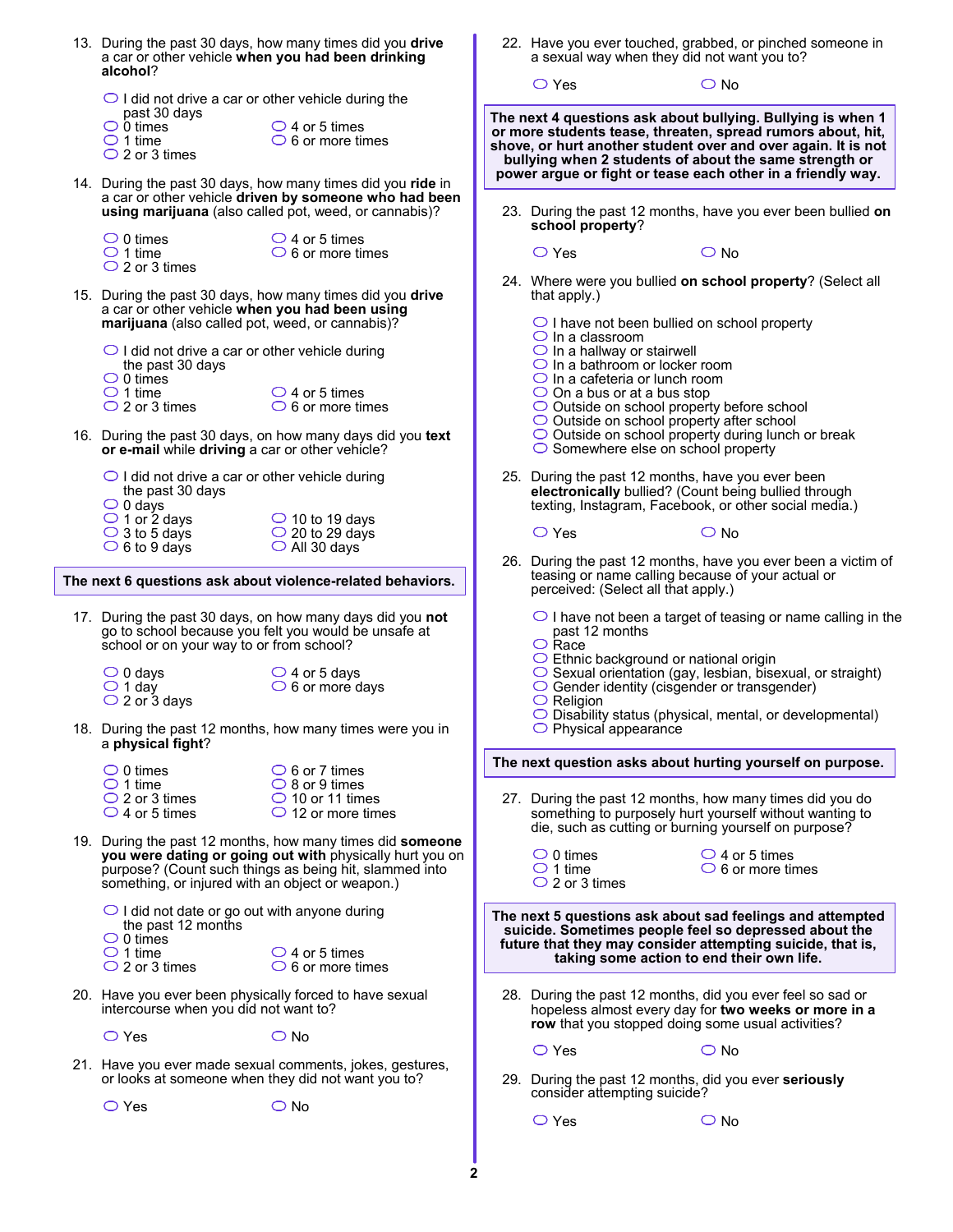|                                                                                                                                                                                                                        | 30. During the past 12 months, did you make a plan about<br>how you would attempt suicide?                                                                                                                               |                                                                                                                         |   | an electronic vapor product?                                                                                                                                                                             |                                                              | 40. During the past 30 days, on how many days did you use                                                                                                                                                                  |  |  |  |
|------------------------------------------------------------------------------------------------------------------------------------------------------------------------------------------------------------------------|--------------------------------------------------------------------------------------------------------------------------------------------------------------------------------------------------------------------------|-------------------------------------------------------------------------------------------------------------------------|---|----------------------------------------------------------------------------------------------------------------------------------------------------------------------------------------------------------|--------------------------------------------------------------|----------------------------------------------------------------------------------------------------------------------------------------------------------------------------------------------------------------------------|--|--|--|
|                                                                                                                                                                                                                        | $\bigcirc$ Yes<br>31. During the past 12 months, how many times did you<br>actually attempt suicide?                                                                                                                     | $\bigcirc$ No                                                                                                           |   | $\bigcirc$ 0 days<br>$\bigcirc$ 1 or 2 days<br>$\bigcirc$ 3 to 5 days<br>$\circ$ 6 to 9 days                                                                                                             |                                                              | $\bigcirc$ 10 to 19 days<br>$\bigcirc$ 20 to 29 days<br>$\circ$ All 30 days                                                                                                                                                |  |  |  |
|                                                                                                                                                                                                                        | $\circ$ 0 times<br>$\bigcirc$ 1 time<br>$\bigcirc$ 2 or 3 times                                                                                                                                                          | $\bigcirc$ 4 or 5 times<br>$\circ$ 6 or more times                                                                      |   | for you to use electronic vapor products?                                                                                                                                                                |                                                              | 41. How wrong do your parents or guardians feel it would be                                                                                                                                                                |  |  |  |
|                                                                                                                                                                                                                        |                                                                                                                                                                                                                          | 32. If you had a serious problem, do you know an adult in or<br>out of school whom you could talk to or go to for help? |   | $\bigcirc$ Very wrong<br>$\bigcirc$ Wrong                                                                                                                                                                | $\bigcirc$ A little bit wrong<br>$\bigcirc$ Not wrong at all |                                                                                                                                                                                                                            |  |  |  |
|                                                                                                                                                                                                                        | $\bigcirc$ Yes<br>$\bigcirc$ No                                                                                                                                                                                          | $\bigcirc$ Not sure                                                                                                     |   |                                                                                                                                                                                                          |                                                              | The next 14 questions ask about drinking alcohol. This<br>includes drinking beer, wine, wine coolers, and liquor<br>such as rum, gin, vodka, or whiskey. For these                                                         |  |  |  |
|                                                                                                                                                                                                                        | The next 6 questions ask about tobacco use.                                                                                                                                                                              |                                                                                                                         |   |                                                                                                                                                                                                          |                                                              | questions, drinking alcohol does not include drinking a<br>few sips of wine for religious purposes.                                                                                                                        |  |  |  |
|                                                                                                                                                                                                                        | 33. How old were you when you first tried cigarette smoking,<br>even one or two puffs?                                                                                                                                   | 42. How old were you when you had your first drink of<br>alcohol other than a few sips?                                 |   |                                                                                                                                                                                                          |                                                              |                                                                                                                                                                                                                            |  |  |  |
|                                                                                                                                                                                                                        | or two puffs<br>$\bigcirc$ 8 years old or younger<br>$\bigcirc$ 9 or 10 years old<br>$\bigcirc$ 11 or 12 years old<br>$\bigcirc$ 13 or 14 years old<br>$\bigcirc$ 15 or 16 years old<br>$\bigcirc$ 17 years old or older | $\bigcirc$ I have never tried cigarette smoking, not even one                                                           |   | $\bigcirc$ 8 years old or younger<br>$\bigcirc$ 9 or 10 years old<br>$\bigcirc$ 11 or 12 years old<br>$\bigcirc$ 13 or 14 years old<br>$\bigcirc$ 15 or 16 years old<br>$\bigcirc$ 17 years old or older |                                                              | $\bigcirc$ I have never had a drink of alcohol other than a few sips                                                                                                                                                       |  |  |  |
|                                                                                                                                                                                                                        | 34. During the past 30 days, on how many days did you<br>smoke cigarettes?                                                                                                                                               |                                                                                                                         |   | have at least one drink of alcohol?                                                                                                                                                                      |                                                              | 43. During the past 30 days, on how many days did you                                                                                                                                                                      |  |  |  |
|                                                                                                                                                                                                                        | $\bigcirc$ 0 days<br>$\bigcirc$ 1 or 2 days<br>$\bigcirc$ 3 to 5 days<br>$\bigcirc$ 6 to 9 days<br>$\bigcirc$ 10 to 19 days<br>$\bigcirc$ 20 to 29 days<br>$\bigcirc$ All 30 days                                        |                                                                                                                         |   | $\bigcirc$ 0 days<br>$\bigcirc$ 1 or 2 days<br>$\bigcirc$ 3 to 5 days<br>$\circ$ 6 to 9 days<br>$\bigcirc$ 10 to 19 days<br>$\bigcirc$ 20 to 29 days<br>$\bigcirc$ All 30 days                           |                                                              |                                                                                                                                                                                                                            |  |  |  |
|                                                                                                                                                                                                                        | be for you to get some?                                                                                                                                                                                                  | 35. If you wanted to get some cigarettes, how easy would it                                                             |   |                                                                                                                                                                                                          |                                                              | 44. During the past 30 days, on how many days did you<br>have 4 or more drinks of alcohol in a row, that is,<br>within a couple of hours (if you are female) or 5 or<br>more drinks of alcohol in a row, that is, within a |  |  |  |
|                                                                                                                                                                                                                        | $\bigcirc$ Very hard<br>$\circ$ Sort of hard                                                                                                                                                                             | $\circ$ Sort of easy<br>$\bigcirc$ Very easy                                                                            |   | couple of hours (if you are male)?                                                                                                                                                                       |                                                              |                                                                                                                                                                                                                            |  |  |  |
|                                                                                                                                                                                                                        | packs of cigarettes per day?                                                                                                                                                                                             | 36. How much do you think people risk harming themselves<br>(physically or in other ways) if they smoke one or more     |   | $\bigcirc$ 0 days<br>$\bigcirc$ 1 day<br>$\bigcirc$ 2 days<br>$\bigcirc$ 3 to 5 days<br>$\bigcirc$ 6 to 9 days                                                                                           |                                                              |                                                                                                                                                                                                                            |  |  |  |
|                                                                                                                                                                                                                        | $\bigcirc$ No risk<br>$\bigcirc$ Slight risk                                                                                                                                                                             | $\bigcirc$ Moderate risk<br>$\bigcirc$ Great risk                                                                       |   | $\bigcirc$ 10 to 19 days<br>$\bigcirc$ 20 or more days                                                                                                                                                   |                                                              |                                                                                                                                                                                                                            |  |  |  |
|                                                                                                                                                                                                                        | smoke cigarettes?                                                                                                                                                                                                        | 37. How wrong do you think it is for someone your age to                                                                |   | couple of hours?                                                                                                                                                                                         |                                                              | 45. During the past 30 days, what is the largest number<br>of alcoholic drinks you had in a row, that is, within a                                                                                                         |  |  |  |
|                                                                                                                                                                                                                        | $\bigcirc$ Very wrong<br>$\bigcirc$ Wrong                                                                                                                                                                                | $\bigcirc$ A little bit wrong<br>$\bigcirc$ Not wrong at all                                                            |   | $\bigcirc$ 1 or 2 drinks                                                                                                                                                                                 |                                                              | $\bigcirc$ I did not drink alcohol during the past 30 days                                                                                                                                                                 |  |  |  |
|                                                                                                                                                                                                                        | 38. How wrong would most adults (over 21) in your                                                                                                                                                                        | neighborhood think it is for kids to smoke cigarettes?                                                                  |   | $\bigcirc$ 3 drinks<br>$\bigcirc$ 4 drinks<br>$\circ$ 5 drinks                                                                                                                                           |                                                              |                                                                                                                                                                                                                            |  |  |  |
|                                                                                                                                                                                                                        | $\bigcirc$ Very wrong<br>$\circ$ Wrong                                                                                                                                                                                   | $\bigcirc$ A little bit wrong<br>$\bigcirc$ Not wrong at all                                                            |   | $\bigcirc$ 6 or 7 drinks<br>$\bigcirc$ 8 or 9 drinks<br>$\bigcirc$ 10 or more drinks                                                                                                                     |                                                              |                                                                                                                                                                                                                            |  |  |  |
| The next 3 questions ask about electronic vapor products,<br>such as JUUL, Vuse, MarkTen, and blu. Electronic vapor<br>products include e-cigarettes, vapes, vape pens, e-cigars,<br>e-hookahs, hookah pens, and mods. |                                                                                                                                                                                                                          |                                                                                                                         |   | day in the past 30 days?                                                                                                                                                                                 |                                                              | 46. Out of every 10 students in your grade at school, how<br>many do you think had 5 or more drinks on at least 1                                                                                                          |  |  |  |
|                                                                                                                                                                                                                        | 39. Have you ever used an electronic vapor product?                                                                                                                                                                      |                                                                                                                         |   | $\circ$ 0<br>$\bigcirc$ 1                                                                                                                                                                                | $\circ$ 4<br>$\circ$ 5                                       | $\circ$ 8<br>$\bigcirc$ 9                                                                                                                                                                                                  |  |  |  |
|                                                                                                                                                                                                                        | $\bigcirc$ Yes                                                                                                                                                                                                           | $\bigcirc$ No                                                                                                           |   | $\bigcirc$ 2<br>$\bigcirc$ 3                                                                                                                                                                             | $\bigcirc$ 6<br>$\overline{\bigcirc}$ 7                      | $\bigcirc$ 10                                                                                                                                                                                                              |  |  |  |
|                                                                                                                                                                                                                        |                                                                                                                                                                                                                          |                                                                                                                         | 3 |                                                                                                                                                                                                          |                                                              |                                                                                                                                                                                                                            |  |  |  |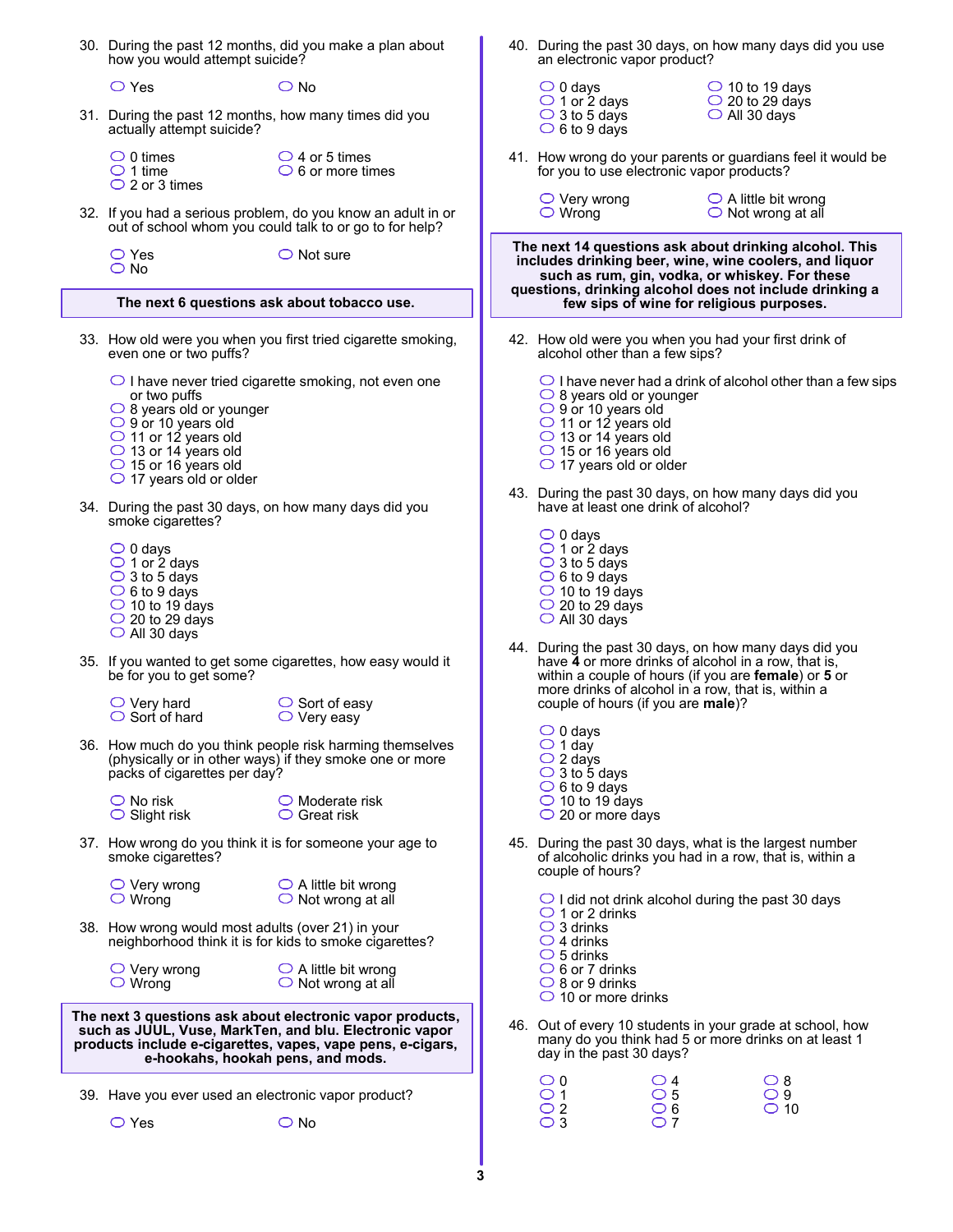- 47. If you wanted to get some beer, wine, or hard liquor, how easy would it be for you to get some?
	- $\bigcirc$  Very hard  $\bigcirc$  Sort of hard

 $\bigcirc$  Sort of easy  $\bigcirc$  Very easy

- 48. During the past 30 days, how did you **usually** get the alcohol you drank?
	- $\bigcirc$  I did not drink alcohol during the past 30 days
	- $\bigcirc$  I bought it in a store such as a liquor store, convenience store, supermarket, discount store, or gas station
	- $\bigcirc$  i bought it at a restaurant, bar, or club
	- $\bigcirc$  I bought it at a public event such as a concert or sporting event
	- $\bigcirc$  I gave someone else money to buy it for me
	- $\bigcirc$  Someone gave it to me
	- $\bigcirc$  I took it from a store or family member
	- $\bigcirc$  I got it some other way
- 49. During the past 30 days, where did you **usually** drink alcohol? (Select only **one** response.)
	- $\bigcirc$  I did not drink alcohol during the past 30 days
	- $\bigcirc$  At my home
	- $\bigcirc$  At another person's home
	- $\bigcirc$  While riding in or driving a car or other vehicle
	- $\bigcirc$  At a restaurant, bar, or club
	- $\bigcirc$  At a public place such as a park, beach, or parking lot
	- $\bigcirc$  At a public event such as a concert or sporting event  $\bigcirc$  On school property

 50. How much do you think people risk harming themselves (physically or in other ways) if they have one or two drinks of alcohol nearly every day?

 $\bigcirc$  No risk  $\bigcirc$  Slight risk

| $\bigcirc$ Moderate risk |
|--------------------------|
| $\bigcirc$ Great risk    |

- 51. How wrong do you think it is for someone your age to drink alcohol regularly (at least once or twice a month)?
	- $\bigcirc$  Very wrong Wrong

 $\bigcirc$  A little bit wrong  $\bigcirc$  Not wrong at all

- 52. How wrong do your parents or guardians feel it would be for you to drink alcohol regularly (at least once or twice a month)?
	- $\bigcirc$  Very wrong Wrong

 $\bigcirc$  A little bit wrong  $\bigcirc$  Not wrong at all

- 53. How wrong would most adults (over 21) in your neighborhood think it is for kids your age to drink alcohol?
	- $\bigcirc$  Very wrong Wrong

 $\bigcirc$  A little bit wrong  $\bigcirc$  Not wrong at all

 54. If a kid drank alcohol in your neighborhood, or the area around where you live, would he or she be caught by the police?

 $\bigcirc$  Definitely not  $\bigcirc$  Not often

Usually  $\bigcirc$  Definitely

 55. If you drank some beer or wine or hard liquor without your parents' permission, would you be caught by your parents?

 $\bigcirc$  Definitely not  $\bigcirc$  Not often



**The next 10 questions ask about marijuana use. Marijuana also is called pot, weed, or cannabis.**

- 56. During your life, how many times have you used marijuana?
	- $\circ$  0 times  $\bigcirc$  1 or 2 times  $\bigcirc$  3 to 9 times
	- $\bigcirc$  10 to 19 times
	- $\bigcirc$  20 to 39 times
	- $\overline{\bigcirc}$  40 to 99 times
	- $\bigcirc$  100 or more times
- 57. How old were you when you tried marijuana for the first time?
	- $\bigcirc$  I have never tried marijuana
	- $\bigcirc$  8 years old or younger
	- 9 or 10 years old
	- 11 or 12 years old
	- 13 or 14 years old
	- $\bigcirc$  15 or 16 years old
	- $\bigcirc$  17 years old or older
- 58. During the past 30 days, how many times did you use marijuana?
	- $\circ$  0 times  $\bigcirc$  1 or 2 times  $\bigcirc$  3 to 9 times  $\overline{\bigcirc}$  10 to 19 times
	- $\bigcirc$  20 to 39 times
	- ◯ 40 or more times
- 59. If you wanted to get some marijuana, how easy would it be for you to get some?
	- $\bigcirc$  Very hard  $\bigcirc$  Sort of hard
- $\bigcirc$  Sort of easy  $\bigcirc$  Very easy
- 60. During the past 30 days, how did you **usually** get the marijuana that you used? (Select only **one** response.)
	- $\bigcirc$  I did not use marijuana in the past 30 days
	- $\bigcirc$  I bought it at a marijuana store or center
	- $\bigcirc$  I bought it from someone else
	- $\bigcirc$  A parent or family member over the age of 21 gave it to me
	- A friend over the age of 21 gave it to me
	- Someone under the age of 21 gave it to me
	- $\bigcirc$  I took it without permission from the owner
- 61. How much do you think people risk harming themselves (physically or in other ways), if they use marijuana regularly?
	- $\bigcirc$  No risk  $\bigcirc$  Slight risk
- $\bigcirc$  Moderate risk  $\bigcirc$  Great risk
- 62. How wrong do **you** think it is for **someone your age** to use marijuana?
	- $\bigcirc$  Very wrong  $\bigcirc$  Wrong
- $\bigcirc$  A little bit wrong  $\bigcirc$  Not wrong at all
- 63. How wrong do **your parents or guardians** feel it would be for **you** to use marijuana?
	- $\bigcirc$  Very wrong  $\bigcirc$  Wrong
- $\bigcirc$  A little bit wrong  $\bigcirc$  Not wrong at all
- 64. How wrong would most adults (over 21) in your neighborhood think it is for kids your age to use marijuana?

 $\bigcirc$  Very wrong Wrong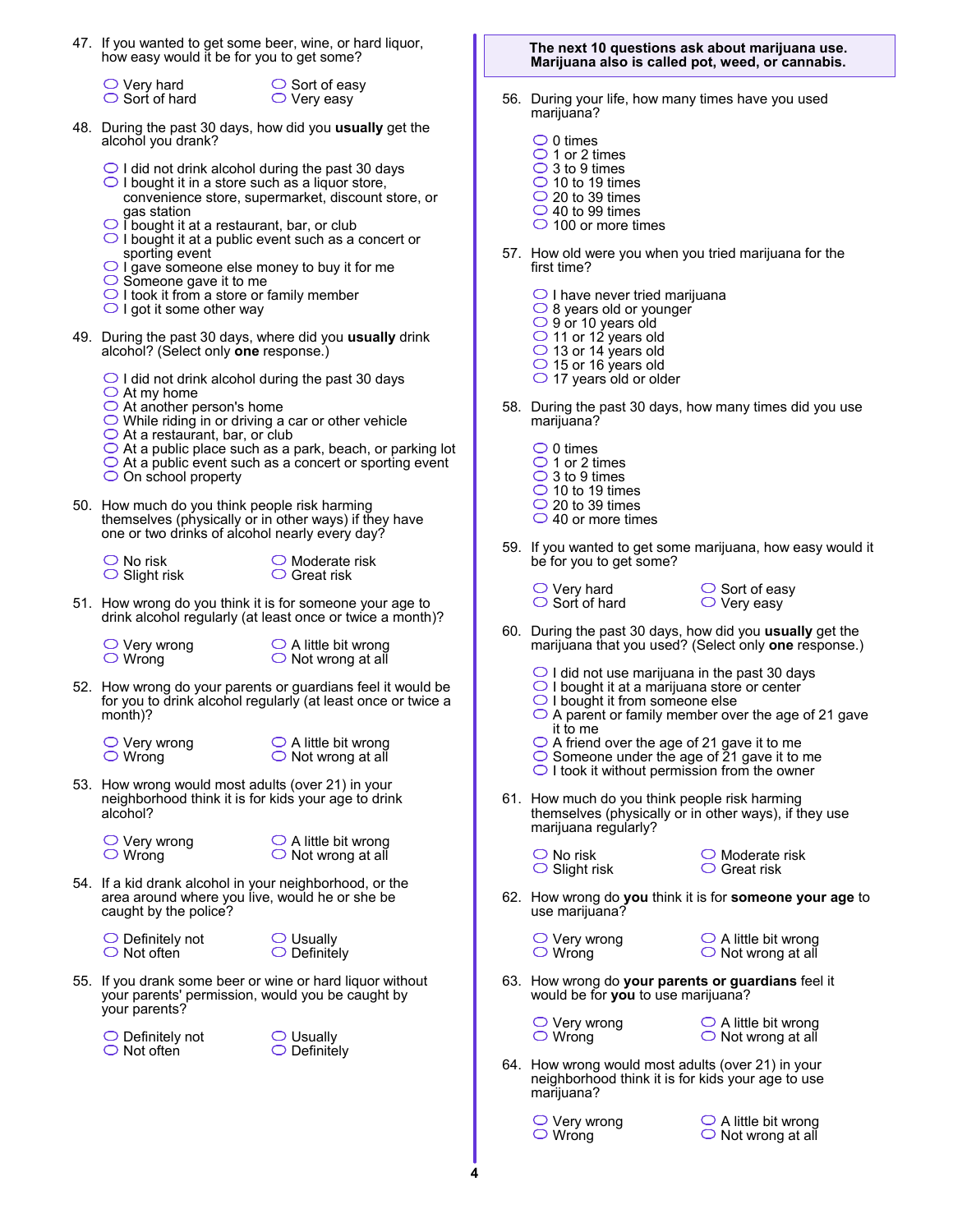|                                                                                                                                                                           | 65. If a kid used marijuana in your neighborhood, or the<br>by the police?                                                                                                   | area around where you live, would he or she be caught                                                                  | 75. If you wanted to get a drug like cocaine, LSD,<br>amphetamines, or any other illegal drug, how easy<br>would it be for you to get some?                              |  |
|---------------------------------------------------------------------------------------------------------------------------------------------------------------------------|------------------------------------------------------------------------------------------------------------------------------------------------------------------------------|------------------------------------------------------------------------------------------------------------------------|--------------------------------------------------------------------------------------------------------------------------------------------------------------------------|--|
|                                                                                                                                                                           | $\bigcirc$ Definitely not<br>$\bigcirc$ Not often                                                                                                                            | $\bigcirc$ Usually<br>$\bigcirc$ Definitely                                                                            | $\bigcirc$ Very hard<br>$\circ$ Sort of easy<br>$\bigcirc$ Sort of hard<br>$\bigcirc$ Very easy                                                                          |  |
| The next 4 questions ask about the use of prescription<br>pain medicine without a doctor's prescription or<br>differently than how a doctor told you to use it. For these |                                                                                                                                                                              |                                                                                                                        | 76. How wrong do you think it is for someone your age to use<br>LSD, cocaine, amphetamines, or other illegal drugs?                                                      |  |
|                                                                                                                                                                           | questions, count drugs such as codeine, Vicodin,<br>OxyContin, Hydrocodone, and Percocet.                                                                                    |                                                                                                                        | $\bigcirc$ A little bit wrong<br>$\bigcirc$ Very wrong<br>$\bigcirc$ Wrong<br>$\bigcirc$ Not wrong at all                                                                |  |
|                                                                                                                                                                           | 66. During your life, how many times have you taken<br>prescription pain medicine without a doctor's<br>prescription or differently than how a doctor told you<br>to use it? |                                                                                                                        | 77. During the past 12 months, has anyone offered, sold, or<br>given you an illegal drug on school property?<br>$\bigcirc$ Yes                                           |  |
|                                                                                                                                                                           | $\bigcirc$ 0 times<br>$\bigcirc$ 1 or 2 times<br>$\bigcirc$ 3 to 9 times                                                                                                     | $\bigcirc$ 10 to 19 times<br>$\bigcirc$ 20 to 39 times<br>$\bigcirc$ 40 or more times                                  | $\bigcirc$ No<br>78. During the past 12 months, have you talked with at least<br>one of your parents or guardians about the dangers of<br>tobacco, alcohol, or drug use? |  |
|                                                                                                                                                                           | or differently than how a doctor told you to use it?                                                                                                                         | 67. During the past 30 days, how many times did you take<br>prescription pain medicine without a doctor's prescription | $\bigcirc$ Yes<br>$\bigcirc$ No<br>$\bigcirc$ Not sure                                                                                                                   |  |
|                                                                                                                                                                           | $\bigcirc$ 0 times<br>$\bigcirc$ 1 or 2 times<br>$\bigcirc$ 3 to 9 times                                                                                                     | $\bigcirc$ 10 to 19 times<br>$\circ$ 20 to 39 times<br>$\bigcirc$ 40 or more times                                     | 79. My family has clear rules about alcohol and drug use.                                                                                                                |  |
|                                                                                                                                                                           | to you, how easy would it be for you to get some?                                                                                                                            | 68. If you wanted to get prescription drugs not prescribed                                                             | $\bigcirc$ Definitely not<br>$\bigcirc$ Usually<br>$\bigcirc$ Not often<br>$\bigcirc$ Definitely                                                                         |  |
|                                                                                                                                                                           | $\bigcirc$ Very hard                                                                                                                                                         | $\circ$ Sort of easy                                                                                                   | The next 7 questions ask about sexual health.                                                                                                                            |  |
|                                                                                                                                                                           | $\bigcirc$ Sort of hard<br>$\bigcirc$ Very easy<br>69. How wrong do you think it is for someone your age to                                                                  |                                                                                                                        | 80. Have you ever had sexual intercourse?                                                                                                                                |  |
|                                                                                                                                                                           |                                                                                                                                                                              | use prescription drugs without a doctor's prescription?                                                                | $\bigcirc$ Yes<br>$\bigcirc$ No                                                                                                                                          |  |
|                                                                                                                                                                           | $\bigcirc$ Very wrong<br>$\circ$ Wrong                                                                                                                                       | $\bigcirc$ A little bit wrong<br>$\bigcirc$ Not wrong at all                                                           | 81. How old were you when you had sexual intercourse for<br>the first time?                                                                                              |  |
| The next 10 questions ask about other drugs.                                                                                                                              |                                                                                                                                                                              |                                                                                                                        | $\bigcirc$ I have never had sexual intercourse<br>$\bigcirc$ 11 years old or younger                                                                                     |  |
|                                                                                                                                                                           | 70. During your life, how many times have you used any                                                                                                                       |                                                                                                                        | $\bigcirc$ 12 years old<br>$\bigcirc$ 13 years old                                                                                                                       |  |
|                                                                                                                                                                           |                                                                                                                                                                              | form of cocaine, including powder, crack, or freebase?                                                                 | $\bigcirc$ 14 years old                                                                                                                                                  |  |
|                                                                                                                                                                           | $\circ$ 0 times<br>$\bigcirc$ 1 or 2 times<br>$\bigcirc$ 3 to 9 times                                                                                                        | $\bigcirc$ 10 to 19 times<br>$\bigcirc$ 20 to 39 times<br>$\bigcirc$ 40 or more times                                  | $\bigcirc$ 15 years old<br>$\bigcirc$ 16 years old<br>$\bigcirc$ 17 years old or older                                                                                   |  |
|                                                                                                                                                                           | 71. During your life, how many times have you sniffed                                                                                                                        | glue, breathed the contents of aerosol spray cans, or                                                                  | 82. During your life, with how many people have you had<br>sexual intercourse?                                                                                           |  |
|                                                                                                                                                                           | inhaled any paints or sprays to get high?<br>$\bigcirc$ 0 times                                                                                                              |                                                                                                                        | $\bigcirc$ I have never had sexual intercourse<br>$\bigcirc$ 1 person                                                                                                    |  |
|                                                                                                                                                                           | $\bigcirc$ 1 or 2 times<br>$\bigcirc$ 3 to 9 times                                                                                                                           | $\bigcirc$ 10 to 19 times<br>$\bigcirc$ 20 to 39 times<br>$\bigcirc$ 40 or more times                                  | $\bigcirc$ 2 people<br>$\bigcirc$ 3 people<br>$\bigcirc$ 4 people                                                                                                        |  |
|                                                                                                                                                                           | 72. During your life, how many times have you used<br>heroin (also called smack, junk, or China White)?                                                                      |                                                                                                                        | $\bigcirc$ 5 people<br>$\circ$ 6 or more people                                                                                                                          |  |
|                                                                                                                                                                           | $\bigcirc$ 0 times<br>$\bigcirc$ 1 or 2 times<br>$\bigcirc$ 3 to 9 times                                                                                                     | $\bigcirc$ 10 to 19 times<br>$\bigcirc$ 20 to 39 times<br>$\bigcirc$ 40 or more times                                  | 83. During the past 3 months, with how many people did you<br>have sexual intercourse?<br>$\bigcirc$ I have never had sexual intercourse                                 |  |
|                                                                                                                                                                           | 73. During your life, how many times have you used<br>methamphetamines (also called speed, crystal<br>meth, crank, ice, or meth)?                                            |                                                                                                                        | $\bigcirc$ I have had sexual intercourse, but not during<br>the past 3 months<br>$\bigcirc$ 1 person<br>$\bigcirc$ 2 people                                              |  |
|                                                                                                                                                                           | $\bigcirc$ 0 times<br>$\bigcirc$ 1 or 2 times<br>$\bigcirc$ 3 to 9 times                                                                                                     | $\bigcirc$ 10 to 19 times<br>$\bigcirc$ 20 to 39 times<br>$\bigcirc$ 40 or more times                                  | $\bigcirc$ 3 people<br>$\bigcirc$ 4 people<br>$\bigcirc$ 5 people<br>$\circ$ 6 or more people                                                                            |  |
|                                                                                                                                                                           | 74. During your life, how many times have you used<br>ecstasy (also called MDMA)?                                                                                            |                                                                                                                        | 84. Did you drink alcohol or use drugs before you had sexual<br>intercourse the last time?                                                                               |  |

**5**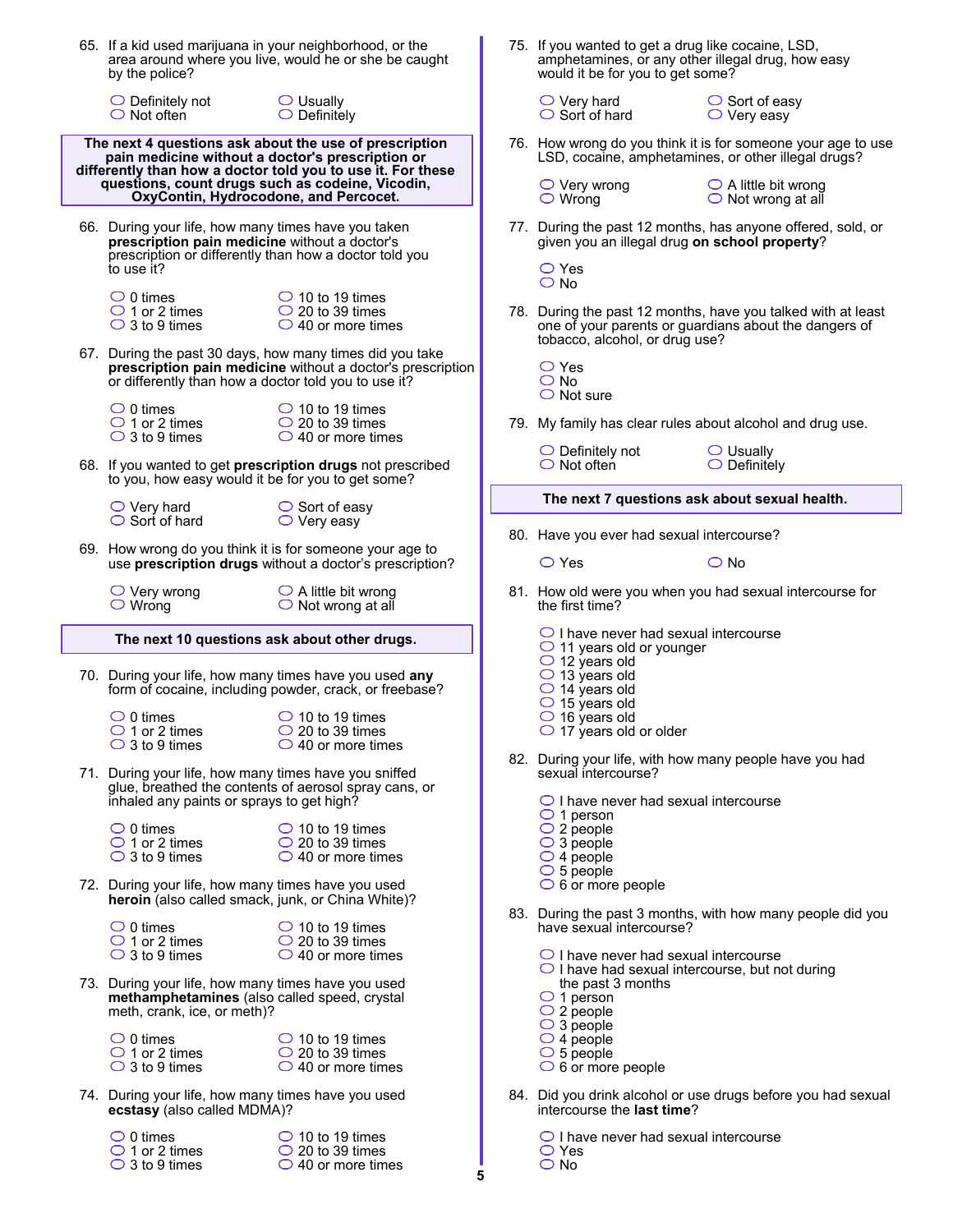- 85. The **last time** you had sexual intercourse, did you or your partner use a condom?
	- $\bigcirc$  I have never had sexual intercourse Yes
	- $\overline{\bigcirc}$  No
- 86. The **last time** you had sexual intercourse, what **one** method did you or your partner use to **prevent pregnancy**? (Select only **one** response.)
	- $\bigcirc$  I have never had sexual intercourse
	- $\bigcirc$  No method was used to prevent pregnancy
	- $\bigcirc$  Birth control pills
	- $\bigcirc$  Condoms
	- ◯ An IUD (such as Mirena or ParaGard) or implant (such as Implanon or Nexplanon)
	- $\bigcirc$  À shot (such as Depo-Provera), patch (such as Ortho Evra), or birth control ring (such as NuvaRing)
	- Withdrawal or some other method
	- $\bigcirc$  Not sure

**The next 8 questions ask about food you ate or drank during the past 7 days. Think about all the meals and snacks you had from the time you got up until you went to bed. Be sure to include food you ate at home, at school, at restaurants, or anywhere else.**

 87. During the past 7 days, how many times did you drink **100% fruit juices** such as orange juice, apple juice, or grape juice? (Do **not** count punch, Kool-Aid, sports drinks, or other fruit-flavored drinks.)

| $\bigcirc$ I did not drink 100% fruit<br>juice during the past 7 days<br>$\bigcirc$ 1 to 3 times during the<br>past 7 days<br>$\bigcirc$ 4 to 6 times during the<br>past 7 days | $\bigcirc$ 1 time per day<br>$\bigcirc$ 2 times per day<br>$\bigcirc$ 3 times per day<br>$\bigcirc$ 4 or more times<br>per day |
|---------------------------------------------------------------------------------------------------------------------------------------------------------------------------------|--------------------------------------------------------------------------------------------------------------------------------|
| During the post 7 days, how many times did you got                                                                                                                              |                                                                                                                                |

- 88. During the past 7 days, how many times did you eat **fruit**? (Do **not** count fruit juice.)
	- $\bigcirc$  I did not eat fruit during the past 7 days
	- $\bigcirc$  1 to 3 times during the past 7 days
	- $\bigcirc$  4 to 6 times during the past 7 days
- 89. During the past 7 days, how many times did you eat **green salad**?
	- $\bigcirc$  I did not eat green salad
	- during the past 7 days  $\bigcirc$  1 to 3 times during the
	- past 7 days
	- $\bigcirc$  4 to 6 times during the past 7 days
- $\bigcirc$  1 time per day  $\bigcirc$  2 times per day
- $\bigcirc$  3 times per day  $\bigcirc$  4 or more times
- 90. During the past 7 days, how many times did you eat **potatoes**? (Do **not** count french fries, fried potatoes, or potato chips.)
	- $\bigcirc$  I did not eat potatoes during the past 7 days  $\bigcirc$  1 to 3 times during the
	- past 7 days  $\bigcirc$  4 to 6 times during the past 7 days
- 91. During the past 7 days, how many times did you eat **carrots**?
	- $\bigcirc$  I did not eat carrots
	- during the past 7 days
	- $\bigcirc$  1 to 3 times during the past 7 days
	- $\bigcirc$  4 to 6 times during the past 7 days
- $\bigcirc$  1 time per day  $\bigcirc$  2 times per day  $\bigcirc$  3 times per day
- $\bigcirc$  4 or more times per day
- 92. During the past 7 days, how many times did you eat **other vegetables**? (Do **not** count green salad, potatoes, or carrots.)
	- $\bigcirc$  I did not eat other vegetables during the past 7 days
		- $\bigcirc$  2 times per day  $\bigcirc$  3 times per day
			- $\bigcirc$  4 or more times per day

 $\bigcirc$  1 time per day

past 7 days  $\bigcirc$  4 to 6 times during the past 7 days

eat **breakfast**?

 $\bigcirc$  1 to 3 times during the

- 93. During the past 7 days, on how many days did you
	- $\bigcirc$  0 days  $\bigcirc$  1 day  $\bigcirc$  2 days  $\bigcirc$  3 days  $\bigcirc$  4 days  $\overline{\bigcirc}$  5 days  $\overline{\bigcirc}$  6 days  $\bigcirc$  7 days
- 94. During the past 30 days, how often did you go hungry because there was not enough food in your home?
	- ◯ Never  $\bigcirc$  Rarely
	- $\bigcirc$  Sometimes
	- $\bigcirc$  Most of the time
	- Always

## **The next 4 questions ask about physical activity.**

- 95. During the past 7 days, on how many days were you physically active for a total of **at least 60 minutes per day**? (Add up all the time you spent in any kind of physical activity that increased your heart rate and made you breathe hard some of the time.)
	- $\overline{\bigcirc}$  6 days  $\bigcirc$  7 days  $\bigcirc$  0 days 1 day  $\bigcirc$  4 days  $\circ$  5 days 2 days  $\bigcirc$  3 days
- 96. On an average school day, how many hours do you play video or computer games or use a computer for something that is not school work? (Count time spent playing games, watching videos, texting, or using social media on your smartphone, computer, Xbox, PlayStation, iPad, or other tablet.)
	- $\bigcirc$  I do not play video or computer games or use a computer for something that is not school work
	- $\bigcirc$  Less than 1 hour per day
	- $\bigcirc$  1 hour per day
	- $\bigcirc$  2 hours per day
	- $\bigcirc$  3 hours per day
	- $\bigcirc$  4 hours per day
	- $\bigcirc$  5 or more hours per day
- 97. In an average week when you are in school, on how many days do you go to physical education (PE) classes?
	- $\bigcirc$  0 days  $\bigcirc$  1 day  $\bigcirc$  2 days 3 days 4 days  $\circ$  5 days
- 98. During the past 12 months, on how many sports teams did you play? (Count any teams run by your school or community groups.)
	- $\circ$  0 teams
	- $\bigcirc$  1 team
	- $\bigcirc$  2 teams
	- $\bigcirc$  3 or more teams
- 
- per day

 $\bigcirc$  1 time per day  $\bigcirc$  2 times per day  $\bigcirc$  3 times per day  $\bigcirc$  4 or more times per day

per day

 $\bigcirc$  1 time per day  $\bigcirc$  2 times per day  $\bigcirc$  3 times per day  $\bigcirc$  4 or more times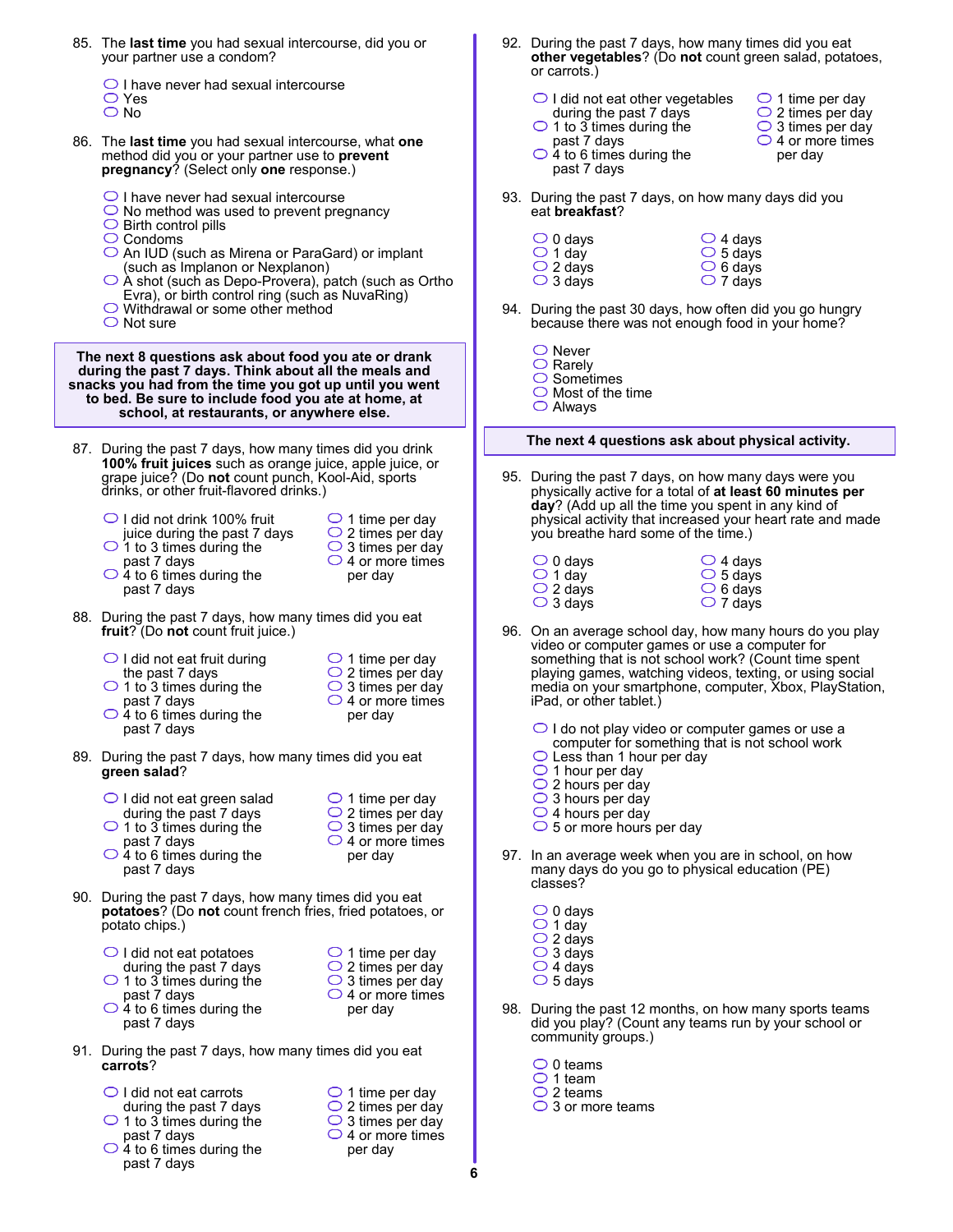|  | The next 9 questions ask about your home life.                                                                                                                                                                                                                                                                                                                                                                                           |                                                                                 |   |                                                                                                                                      | 110. During the past 30 days, how many times did you perform<br>any organized community service as a non-paid volunteer, |  |  |  |  |  |
|--|------------------------------------------------------------------------------------------------------------------------------------------------------------------------------------------------------------------------------------------------------------------------------------------------------------------------------------------------------------------------------------------------------------------------------------------|---------------------------------------------------------------------------------|---|--------------------------------------------------------------------------------------------------------------------------------------|--------------------------------------------------------------------------------------------------------------------------|--|--|--|--|--|
|  | 99. During the past 30 days, where did you usually sleep?<br>(Select all that apply.)                                                                                                                                                                                                                                                                                                                                                    |                                                                                 |   |                                                                                                                                      | such as serving meals to the elderly, picking up litter,<br>helping out at a hospital, or building homes for the poor?   |  |  |  |  |  |
|  | $\bigcirc$ In my parent's or guardian's home<br>$\bigcirc$ In the home of a friend, family member, or other<br>person because I had to leave my home or my parent<br>or guardian cannot afford housing<br>$\bigcirc$ In a shelter or emergency housing<br>$\bigcirc$ In a motel or hotel<br>$\bigcirc$ In a car, park, campground, or other public place<br>$\bigcirc$ I do not have a usual place to sleep<br>$\bigcirc$ Somewhere else |                                                                                 |   | $\bigcirc$ 0 times<br>$\bigcirc$ 1 time<br>$\bigcirc$ 2 or 3 times<br>$\bigcirc$ 4 or 5 times<br>$\bigcirc$ 6 or more times          |                                                                                                                          |  |  |  |  |  |
|  |                                                                                                                                                                                                                                                                                                                                                                                                                                          |                                                                                 |   | 111. Do you participate in any extracurricular activities at<br>school such as sports, band, drama, clubs, or student<br>government? |                                                                                                                          |  |  |  |  |  |
|  | 100. The rules in my family are clear.                                                                                                                                                                                                                                                                                                                                                                                                   |                                                                                 |   | $\bigcirc$ Yes<br>$\bigcirc$ No                                                                                                      |                                                                                                                          |  |  |  |  |  |
|  | $\bigcirc$ Definitely not $\bigcirc$ Usually<br>$\bigcirc$ Not often                                                                                                                                                                                                                                                                                                                                                                     | $\bigcirc$ Definitely                                                           |   | 112. During the LAST FOUR WEEKS, how many whole<br>or "cut"?                                                                         | days of school have you missed because you skipped                                                                       |  |  |  |  |  |
|  | guardians for help.                                                                                                                                                                                                                                                                                                                                                                                                                      | 101. If I had a personal problem, I could ask my parents or                     |   | $\bigcirc$ 0 days                                                                                                                    | $\bigcirc$ 4 to 5 days                                                                                                   |  |  |  |  |  |
|  | $\bigcirc$ Definitely not<br>$\bigcirc$ Not often                                                                                                                                                                                                                                                                                                                                                                                        | $\bigcirc$ Usually<br>$\bigcirc$ Definitely                                     |   | $\bigcirc$ 1 day<br>$\bigcirc$ 2 days<br>$\bigcirc$ 3 days                                                                           | $\circ$ 6 to 10 days<br>$\bigcirc$ 11 or more days                                                                       |  |  |  |  |  |
|  | done.                                                                                                                                                                                                                                                                                                                                                                                                                                    | 102. My parents or guardians ask if I've gotten my homework                     |   | 113. How often do you feel that the school work you are<br>assigned is meaningful and important?                                     |                                                                                                                          |  |  |  |  |  |
|  | $\bigcirc$ Definitely not<br>$\bigcirc$ Not often                                                                                                                                                                                                                                                                                                                                                                                        | $\bigcirc$ Usually<br>$\bigcirc$ Definitely                                     |   | $\bigcirc$ Never<br>$\bigcirc$ Seldom<br>$\circ$ Sometimes                                                                           | $\circ$ Often<br>$\bigcirc$ Almost always                                                                                |  |  |  |  |  |
|  | knows where I am and who I am with.                                                                                                                                                                                                                                                                                                                                                                                                      | 103. When I am not at home, one of my parents or guardians                      |   | 114. I feel safe at my school.                                                                                                       |                                                                                                                          |  |  |  |  |  |
|  | $\bigcirc$ Definitely not<br>$\bigcirc$ Not often                                                                                                                                                                                                                                                                                                                                                                                        | $\bigcirc$ Usually<br>$\bigcirc$ Definitely                                     |   | $\bigcirc$ Definitely not<br>$\bigcirc$ Not often                                                                                    | $\bigcirc$ Usually<br>$\bigcirc$ Definitely                                                                              |  |  |  |  |  |
|  | 104. Would your parents or guardians know if you did not<br>come home on time?                                                                                                                                                                                                                                                                                                                                                           |                                                                                 |   | 115. How important is it to you to continue education past<br>high school such as college or a technical or vocational<br>school?    |                                                                                                                          |  |  |  |  |  |
|  | $\bigcirc$ Definitely not<br>$\bigcirc$ Not often                                                                                                                                                                                                                                                                                                                                                                                        | $\bigcirc$ Usually<br>$\bigcirc$ Definitely                                     |   | $\bigcirc$ Very important<br>$\bigcirc$ Important                                                                                    | $\bigcirc$ Not very important<br>$\bigcirc$ Not at all important                                                         |  |  |  |  |  |
|  | parents or guardians?                                                                                                                                                                                                                                                                                                                                                                                                                    | 105. If you skipped school, would you be caught by your                         |   | have done something well.                                                                                                            | 116. The school lets my parents or guardians know when I                                                                 |  |  |  |  |  |
|  | $\bigcirc$ Definitely not<br>$\bigcirc$ Not often                                                                                                                                                                                                                                                                                                                                                                                        | $\bigcirc$ Usually<br>$\bigcirc$ Definitely                                     |   | ◯ Definitely not<br>◯ Usually<br>$\bigcirc$ Not often                                                                                | $\bigcirc$ Definitely                                                                                                    |  |  |  |  |  |
|  | fun things with them.                                                                                                                                                                                                                                                                                                                                                                                                                    | 106. My parents or guardians give me lots of chances to do                      |   | 117. My teachers notice when I am doing a good job and let<br>me know about it.                                                      |                                                                                                                          |  |  |  |  |  |
|  | $\bigcirc$ Definitely not<br>$\bigcirc$ Not often                                                                                                                                                                                                                                                                                                                                                                                        | $\bigcirc$ Usually<br>$\bigcirc$ Definitely                                     |   | $\bigcirc$ Definitely not<br>$\bigcirc$ Not often                                                                                    | $\bigcirc$ Usually<br>$\bigcirc$ Definitely                                                                              |  |  |  |  |  |
|  | 107. My parents or guardians ask me what I think before most<br>family decisions affecting me are made.                                                                                                                                                                                                                                                                                                                                  |                                                                                 |   | 118. My teachers praise me when I work hard in school.                                                                               |                                                                                                                          |  |  |  |  |  |
|  | $\bigcirc$ Definitely not<br>$\bigcirc$ Not often                                                                                                                                                                                                                                                                                                                                                                                        | $\bigcirc$ Usually<br>$\bigcirc$ Definitely                                     |   | $\bigcirc$ Definitely not<br>$\bigcirc$ Not often                                                                                    | $\bigcirc$ Usually<br>$\bigcirc$ Definitely                                                                              |  |  |  |  |  |
|  | The next 16 questions ask about your school.                                                                                                                                                                                                                                                                                                                                                                                             |                                                                                 |   | 119. How interesting are most of your courses to you?                                                                                |                                                                                                                          |  |  |  |  |  |
|  | 108. During the past 12 months, how would you describe your<br>grades in school?                                                                                                                                                                                                                                                                                                                                                         |                                                                                 |   | $\bigcirc$ Very interesting and stimulating<br>$\circ$ Quite interesting<br>$\circ$ Fairly interesting                               |                                                                                                                          |  |  |  |  |  |
|  | $\bigcirc$ Mostly A's<br>$\bigcirc$ Mostly B's<br>$\bigcirc$ Mostly C's                                                                                                                                                                                                                                                                                                                                                                  | $\bigcirc$ Mostly F's<br>$\bigcirc$ None of these grades<br>$\bigcirc$ Not sure |   | $\circ$ Slightly boring<br>$\bigcirc$ Very boring                                                                                    | 120. How important do you think the things you are learning in                                                           |  |  |  |  |  |
|  | $\bigcirc$ Mostly D's<br>students in your class?                                                                                                                                                                                                                                                                                                                                                                                         | 109. Are your school grades better than the grades of most                      |   | school are going to be for your later life?<br>$\bigcirc$ Very important<br>$\bigcirc$ Important                                     | $\bigcirc$ Not very important<br>$\bigcirc$ Not at all important                                                         |  |  |  |  |  |
|  | $\bigcirc$ Definitely not<br>$\bigcirc$ Not often                                                                                                                                                                                                                                                                                                                                                                                        | $\bigcirc$ Usually<br>$\bigcirc$ Definitely                                     |   |                                                                                                                                      |                                                                                                                          |  |  |  |  |  |
|  |                                                                                                                                                                                                                                                                                                                                                                                                                                          |                                                                                 | 7 |                                                                                                                                      |                                                                                                                          |  |  |  |  |  |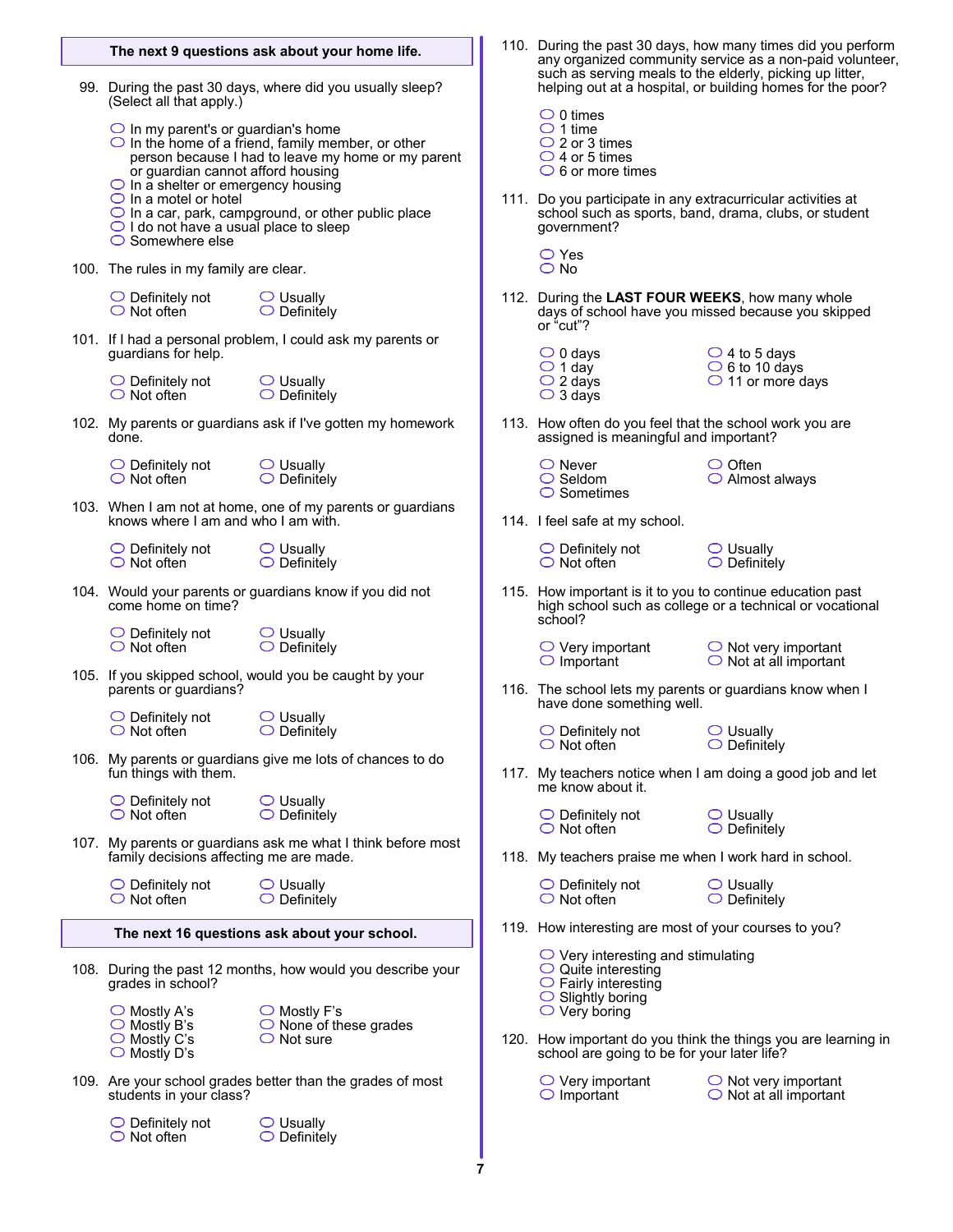|                                                             | 121. Thinking back over the past year in school, how often did<br>you hate being in school? |                                                                         | If you have been given an extra sheet of questions, please<br>continue with those questions here. Otherwise, this is the end of<br>the survey. Thank you for your time. |      |            |           |        |                             |     |    |    |
|-------------------------------------------------------------|---------------------------------------------------------------------------------------------|-------------------------------------------------------------------------|-------------------------------------------------------------------------------------------------------------------------------------------------------------------------|------|------------|-----------|--------|-----------------------------|-----|----|----|
|                                                             | $\bigcirc$ Never<br>$\bigcirc$ Seldom<br>$\bigcirc$ Sometimes                               | $\bigcirc$ Often<br>$\bigcirc$ Almost always                            |                                                                                                                                                                         |      |            |           |        | <b>Responses</b>            |     |    |    |
|                                                             |                                                                                             | 122. Thinking back over the past year in school, how often did          |                                                                                                                                                                         |      | a          | l b       | C      | $\mathbf{f}$<br>$d$ $e$ $ $ | l g | h. | j. |
|                                                             | you try to do your best work in school?                                                     |                                                                         |                                                                                                                                                                         | 201. |            |           |        |                             |     |    |    |
|                                                             | $\bigcirc$ Never<br>$\bigcirc$ Seldom<br>$\bigcirc$ Sometimes                               | $\bigcirc$ Often<br>$\bigcirc$ Almost always                            | <b>Extra Questions</b><br>Start with 201                                                                                                                                | 202. |            |           |        |                             |     |    |    |
|                                                             |                                                                                             |                                                                         |                                                                                                                                                                         | 203. |            |           |        |                             |     |    |    |
|                                                             | you enjoy being in school?                                                                  | 123. Thinking back over the past year in school, how often did          |                                                                                                                                                                         | 204. |            | lO<br>IOI |        |                             |     |    |    |
|                                                             |                                                                                             | $\circ$ Often                                                           |                                                                                                                                                                         | 205. | $\bigcirc$ |           | O      | OIO                         |     |    |    |
|                                                             | $\bigcirc$ Never<br>$\bigcirc$ Seldom<br>$\bigcirc$ Sometimes                               | $\bigcirc$ Almost always                                                |                                                                                                                                                                         | 206. | OIO        | lO        |        | lO<br>OIO                   |     |    |    |
|                                                             |                                                                                             |                                                                         |                                                                                                                                                                         | 207. | $\bigcirc$ | lO        |        | IO<br>OIO                   | ⌒   | ⌒  |    |
| The next 3 questions ask about other health-related topics. |                                                                                             |                                                                         | 208.                                                                                                                                                                    |      |            |           |        |                             |     |    |    |
|                                                             |                                                                                             |                                                                         |                                                                                                                                                                         | 209. | OIO        |           | O<br>◯ |                             |     |    |    |
|                                                             | 124. Has a doctor or nurse ever told you that you have<br>asthma?                           |                                                                         |                                                                                                                                                                         | 210. |            |           |        |                             |     |    |    |
|                                                             | $\bigcirc$ Yes                                                                              |                                                                         |                                                                                                                                                                         | 211. | OIOI       | IO        |        | റിറ                         |     |    |    |
|                                                             | $\bigcirc$ No<br>$\bigcirc$ Not sure                                                        |                                                                         |                                                                                                                                                                         | 212. |            |           |        |                             |     |    |    |
|                                                             | do you get?                                                                                 | 125. On an average school night, how many hours of sleep                |                                                                                                                                                                         | 213. |            |           |        |                             |     |    |    |
|                                                             |                                                                                             |                                                                         |                                                                                                                                                                         | 214. | OIO        |           | ◯<br>◯ | ⊂                           |     |    |    |
|                                                             | $\bigcirc$ 4 or less hours<br>$\circ$ 5 hours<br>$\bigcirc$ 6 hours<br>$\bigcirc$ 7 hours   | $\bigcirc$ 8 hours<br>$\bigcirc$ 9 hours<br>$\bigcirc$ 10 or more hours |                                                                                                                                                                         | 215. |            |           |        |                             |     |    |    |
|                                                             | you to get one?                                                                             | 126. If you wanted to get a handgun, how easy would it be for           | This is the end of the survey.<br>Thank you very much for your help.                                                                                                    |      |            |           |        |                             |     |    |    |

Very hard Sort of hard

ſ

Sort of easy Very easy